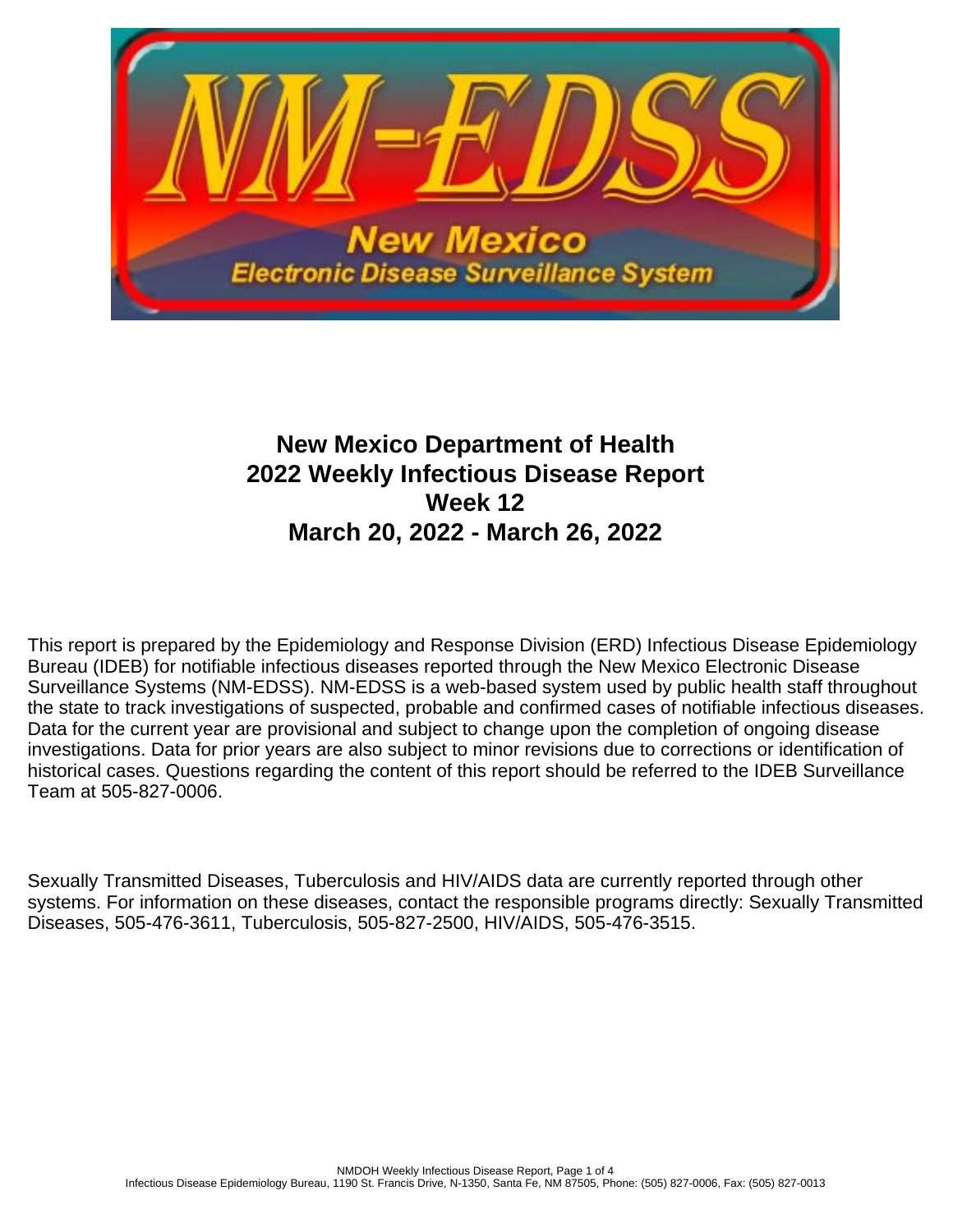## **Monthly Trends for Selected Notifiable Infectious Diseases As of March 26, 2022**

Includes probable and confirmed cases only.

Data for the current year are provisional and may change significantly upon the completion of ongoing investigations. Data for prior years are also subject to minor revisions due to corrections or identification of historical cases.

#### **Number of Reported Cases of Campylobacteriosis by Month**

#### **Number of Reported Cases of Salmonellosis by Month**











 **Number of Reported Cases of Shigellosis by Month**





Number of Reported cases

Number of Reported cases

 $0 -$ 

20

40

60

80

100

 **Number of Reported Cases of Shiga toxin-producing E. coli by Month**



2022 --- Average, last 5 years

Month Jan Feb Mar Apr May Jun Jul Aug Sep Oct Nov Dec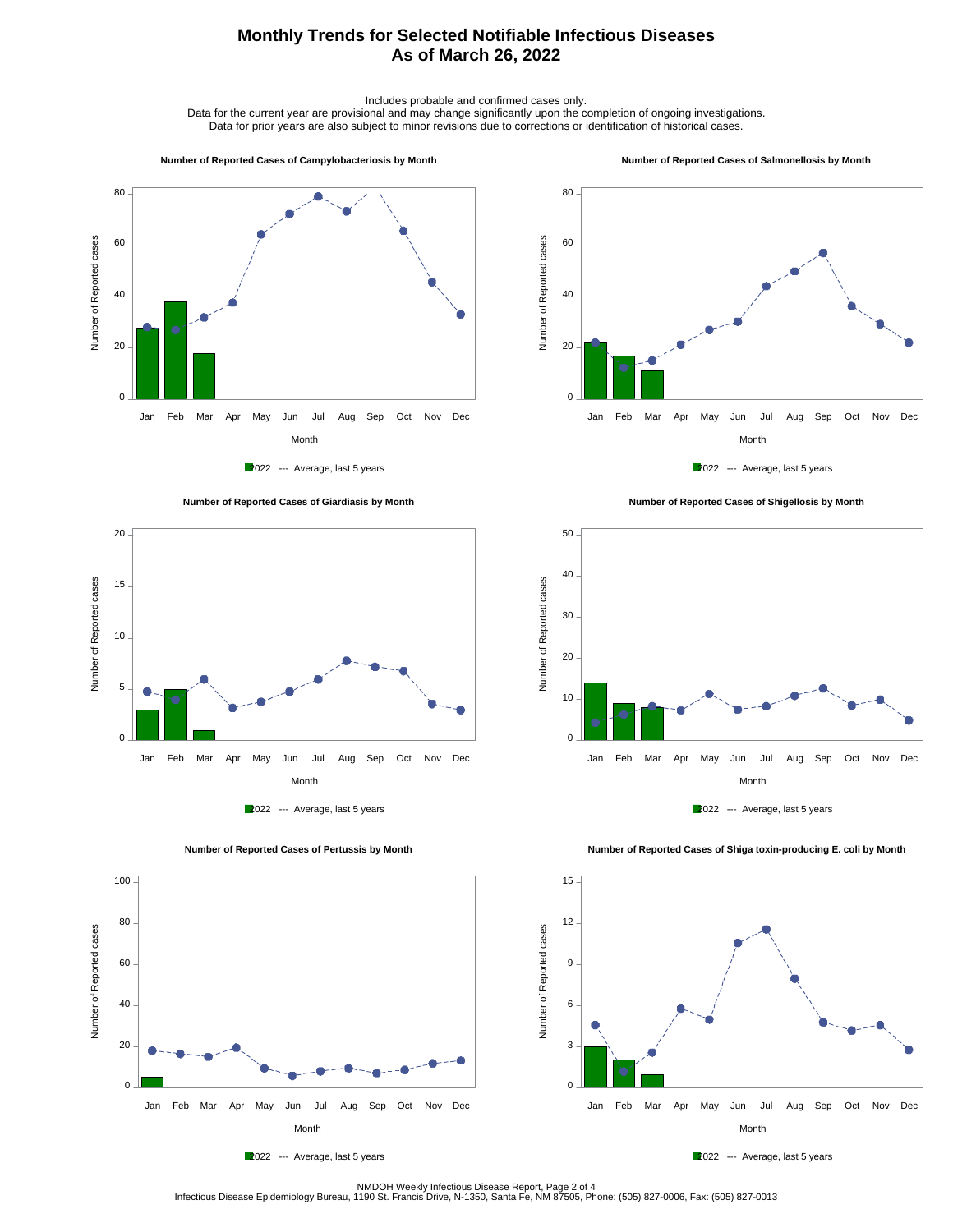## **Summary of Notifiable Infectious Diseases Reported to the New Mexico Electronic Disease Surveillance System (NM-EDSS) As of March 26, 2022**

Includes probable and confirmed cases only.<br>Data for the current year are provisional and may change significantly upon the completion of ongoing investigations.<br>Data for prior years are also subject to minor revisions due

| Condition                                         | <b>This</b><br>week | 5-year<br>weekly<br>average | Week<br>diff | Last 4<br>weeks | 5-year<br>4-week<br>average | Last 4<br>weeks<br>diff | <b>YTD</b><br>2022 | 5-year<br>ÝTD<br>average | <b>YTD</b><br>diff | <b>Total</b><br>2021    | <b>Total</b><br>2020 |
|---------------------------------------------------|---------------------|-----------------------------|--------------|-----------------|-----------------------------|-------------------------|--------------------|--------------------------|--------------------|-------------------------|----------------------|
| 2019 Corona Virus                                 | 745                 | 317                         | 428          | 5039            | 1248                        | 3791                    | 143143             | 8294                     | 134849             | 204337                  | 149465               |
| Acute flaccid myelitis                            | 0                   | 0                           | 0            | 0               | 0                           | 0                       | $\pmb{0}$          | 0                        | 0                  | 0                       | 0                    |
| Amebiasis                                         | 0                   | 0                           | 0            | 0               | 0                           | $\mathbf 0$             | $\pmb{0}$          | 0                        | $\mathbf 0$        | $\pmb{0}$               | 0                    |
| Botulism, foodborne                               | 0                   | 0                           | 0            | 0               | $\pmb{0}$                   | $\pmb{0}$               | $\pmb{0}$          | 0                        | $\pmb{0}$          | 0                       | 0                    |
| Botulism, infant                                  | 0                   | 0                           | $\pmb{0}$    | 0               | 0                           | 0                       | $\pmb{0}$          | 0                        | $\pmb{0}$          | $\overline{\mathbf{c}}$ | $\mathbf{1}$         |
| Botulism, wound                                   | 0                   | $\mathsf 0$                 | 0            | 0               | $\pmb{0}$                   | $\mathbf 0$             | 0                  | 0                        | $\pmb{0}$          | 5                       | $\mathbf{1}$         |
| <b>Brucellosis</b>                                | 0                   | 0                           | 0            | 0               | 0                           | 0                       | $\pmb{0}$          | 0                        | 0                  | $\overline{2}$          | 0                    |
| Campylobacteriosis                                | 6                   | 6                           | 0            | 21              | 25                          | $-4$                    | 75                 | 81                       | -6                 | 665                     | 459                  |
| Chikungunya Virus                                 | 0                   | 0                           | 0            | 0               | 0                           | $\mathbf 0$             | $\mathbf 0$        | 0                        | $\mathbf 0$        | 1                       | 0                    |
| Cholera                                           | 0                   | $\mathsf 0$                 | $\pmb{0}$    | 0               | 0                           | $\pmb{0}$               | $\pmb{0}$          | 0                        | $\pmb{0}$          | $\mathbf{1}$            | 0                    |
| Colorado Tick Fever                               | 0                   | 0                           | 0            | 0               | 0                           | $\mathbf 0$             | 0                  | 0                        | $\pmb{0}$          | 0                       | 0                    |
| Cryptosporidiosis                                 | 0                   | $\mathbf{1}$                | $-1$         | $\mathbf{1}$    | $\overline{\mathbf{4}}$     | $-3$                    | 9                  | 9                        | 0                  | 66                      | 36                   |
| Cyclosporiasis                                    | 0                   | 0                           | 0            | 0               | 0                           | $\mathbf 0$             | $\mathbf{1}$       | 0                        | $\mathbf{1}$       | 12                      | 6                    |
| Cysticercosis (Taenia solium)                     | 0                   | 0                           | 0            | 0               | 0                           | $\mathbf 0$             | $\pmb{0}$          | 0                        | $\pmb{0}$          | 0                       | $\mathbf{1}$         |
| Dengue Fever                                      | 0                   | 0                           | 0            | 0               | 0                           | 0                       | $\pmb{0}$          | 0                        | $\pmb{0}$          | 0                       | $\mathbf{1}$         |
| Ehrlichiosis, chaffeensis                         | 0                   | $\pmb{0}$                   | 0            | 0               | $\pmb{0}$                   | $\mathbf 0$             | 0                  | 0                        | $\pmb{0}$          | 0                       | 0                    |
| Giardiasis                                        | 0                   | $\mathbf{1}$                | $-1$         | 3               | 5                           | $-2$                    | 10                 | 13                       | $-3$               | 39                      | 47                   |
| Group A Streptococcus, invasive                   | 3                   | 8                           | $-5$         | 18              | 31                          | $-13$                   | 99                 | 89                       | 10                 | 363                     | 320                  |
| Group B Streptococcus, invasive                   | 3                   | 4                           | $-1$         | 11              | 19                          | -8                      | 36                 | 56                       | $-20$              | 214                     | 230                  |
| Haemophilus influenzae, invasive                  | 1                   | $\mathbf{1}$                | $\pmb{0}$    | 3               | 4                           | $-1$                    | 11                 | 14                       | $-3$               | 21                      | 29                   |
| Hansen disease (Leprosy)                          | 0                   | 0                           | 0            | 0               | 0                           | $\mathbf 0$             | 0                  | 0                        | $\pmb{0}$          | 0                       | 0                    |
| Hantavirus pulmonary syndrome                     | 0                   | 0                           | 0            | 0               | 0                           | 0                       | 0                  | 0                        | 0                  | $\mathbf{1}$            | $\mathbf{1}$         |
| Hemolytic uremic synd, postdiarrheal              | 0                   | 0                           | 0            | 0               | 0                           | $\mathbf 0$             | $\pmb{0}$          | 0                        | $\mathbf 0$        | $\pmb{0}$               | 0                    |
| Hepatitis A, acute                                | 0                   | $\mathbf{1}$                | $-1$         | 0               | 4                           | -4                      | $\mathbf{1}$       | 11                       | $-10$              | $\overline{7}$          | 10                   |
| Hepatitis B Viral Infection, Perinatal            | 0                   | $\pmb{0}$                   | 0            | $\mathbf 0$     | $\pmb{0}$                   | 0                       | $\mathbf 0$        | 0                        | 0                  | $\overline{2}$          | $\pmb{0}$            |
| Hepatitis B virus infection, Chronic              | 3                   | 3                           | 0            | 11              | 12                          | $-1$                    | 37                 | 35                       | $\overline{2}$     | 130                     | 104                  |
| Hepatitis B, acute                                | 0                   | $\pmb{0}$                   | 0            | $\mathbf{1}$    | $\mathsf 0$                 | $\mathbf{1}$            | $\mathbf{1}$       | $\mathbf{1}$             | $\mathsf 0$        | 3                       | $\mathsf 0$          |
| Hepatitis C Virus Infection, chronic or resolved* | 34                  | 35                          | $-1$         | 158             | 147                         | 11                      | 402                | 447                      | $-45$              | 443                     | 268                  |
| Hepatitis C, acute                                | $\mathbf{1}$        | $\mathsf 0$                 | $\mathbf{1}$ | 5               | $\overline{2}$              | 3                       | $\overline{7}$     | 5                        | $\overline{2}$     | 0                       | $\mathbf{1}$         |
| Hepatitis E, acute                                | 0                   | $\mathsf 0$                 | 0            | 0               | $\pmb{0}$                   | $\mathsf 0$             | $\pmb{0}$          | 0                        | $\mathsf 0$        | 0                       | 0                    |
| Influenza-associated Pediatric Mortality          | 0                   | $\pmb{0}$                   | 0            | 0               | $\pmb{0}$                   | $\mathsf 0$             | $\pmb{0}$          | $\overline{\mathbf{c}}$  | $-2$               | 0                       | 3                    |
| Legionellosis                                     | $\mathbf{1}$        | $\mathsf 0$                 | $\mathbf{1}$ | $\overline{2}$  | $\mathbf{1}$                | $\mathbf{1}$            | 6                  | 3                        | 3                  | 22                      | 17                   |
| Listeriosis                                       | 0                   | $\mathsf 0$                 | 0            | 0               | $\mathsf 0$                 | $\mathsf 0$             | $\mathbf{1}$       | $\mathbf{1}$             | $\mathsf 0$        | 3                       | 4                    |
| Lyme disease                                      | 0                   | $\mathsf 0$                 | 0            | 0               | $\pmb{0}$                   | 0                       | 0                  | 0                        | $\mathbf 0$        | $\overline{2}$          | $\mathbf 0$          |
| Malaria                                           | 0                   | $\mathsf 0$                 | 0            | 0               | $\pmb{0}$                   | $\mathsf 0$             | $\pmb{0}$          | 0                        | $\mathsf 0$        | $\mathbf{1}$            | $\mathbf{1}$         |
| Measles (Rubeola)                                 | 0                   | $\pmb{0}$                   | 0            | 0               | $\pmb{0}$                   | 0                       | 0                  | 0                        | 0                  | $\mathbf{1}$            | 0                    |

\*Data are affected by significant reporting delays